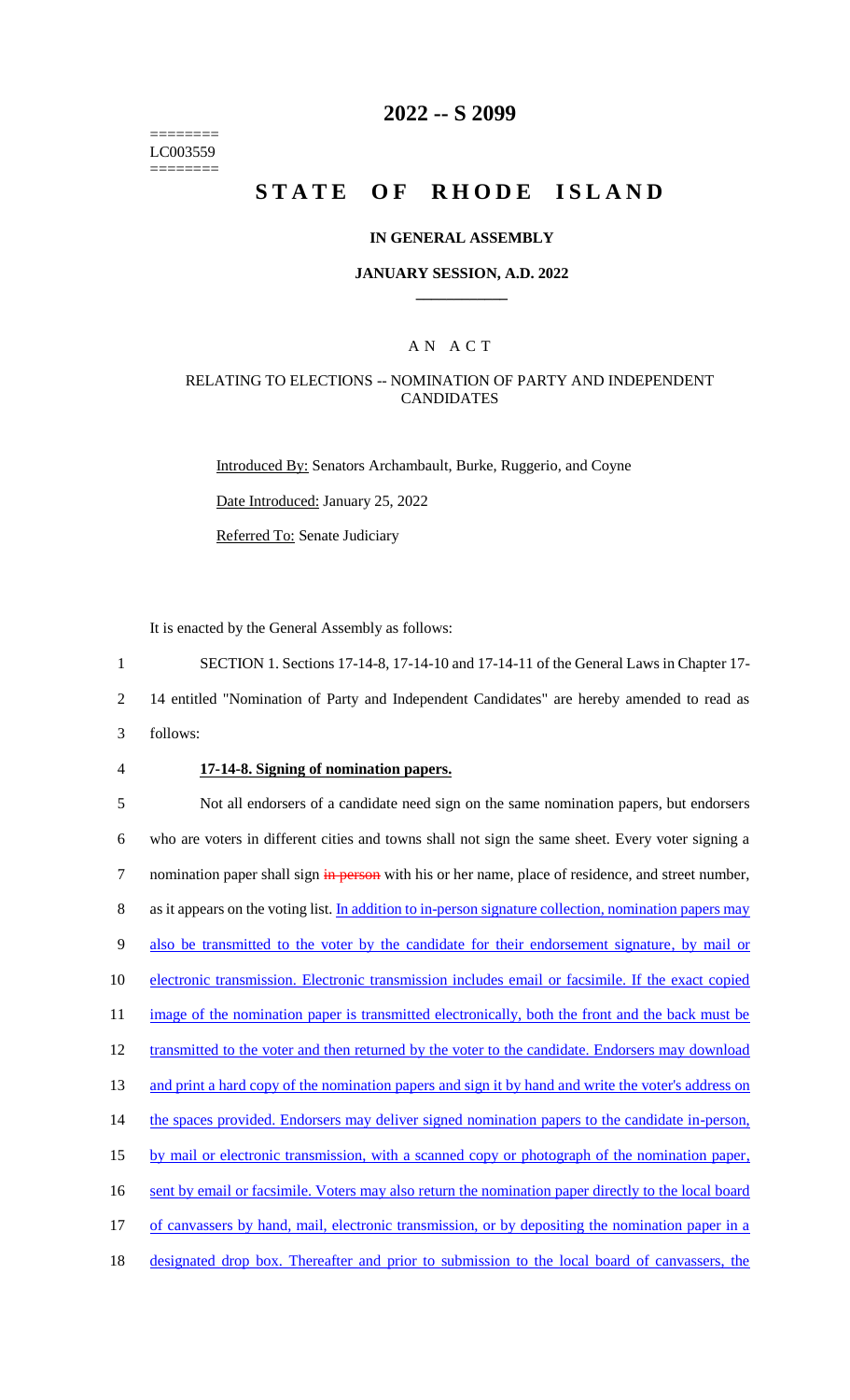| $\mathbf{1}$   | respective candidates must reproduce the two (2) pages of the signed nomination paper to a single,                   |
|----------------|----------------------------------------------------------------------------------------------------------------------|
| $\overline{c}$ | double-sided sheet of paper and submit each such nomination paper sheet to the local board of                        |
| 3              | canvassers in a double-sided, hard copy paper format. Single-sided sheets or two (2) sheets stapled                  |
| 4              | or otherwise attached together are not acceptable. Nomination papers originally printed by the                       |
| 5              | secretary of state or local boards of canvassers may be reduced to a letter-sized document, so long                  |
| 6              | as the document is the exact copied image of the state or locally issued nomination paper and is                     |
| $\tau$         | printed double-sided. The signature shall be accepted as valid if it can be reasonably identified to                 |
| $8\,$          | be the signature of the voter it purports to be. A variation of the voter's signature by the insertion               |
| 9              | or omission of identifying titles or by the substitution of initials for the first or middle names, or               |
| 10             | both, shall not in itself be grounds for invalidation of the signature. Any voter who is unable to                   |
| 11             | write may sign by making his or her mark "X" on the nomination paper in the presence of two $(2)$                    |
| 12             | witnesses who shall subscribe their names on the paper as witnesses to the signing.                                  |
| 13             | 17-14-10. Affidavit of person obtaining signatures.                                                                  |
| 14             | Every person who obtains signatures of voters upon nomination papers shall under oath                                |
| 15             | sign the following statement:                                                                                        |
| 16             |                                                                                                                      |
| 17             | under oath, make affidavit and say the pains and penalties of perjury, attest that the signers of the                |
| 18             | within nomination paper (or papers) did so sign the paper (or papers) in my presence or                              |
| 19             | electronically transmitted the nomination(s) papers to me.                                                           |
| 20             |                                                                                                                      |
| 21             | <b>State of Rhode Island</b>                                                                                         |
| 22             | <u> 1980 - Jan Barnett, mars eta bat erroman erroman erroman erroman erroman erroman erroman erroman erroman err</u> |
| 23             | Subscribed and sworn to before me this<br><u>day of</u>                                                              |
| 24             | 20-                                                                                                                  |
| 25             |                                                                                                                      |
| 26             | <b>Notary Publie"</b>                                                                                                |
| 27             | 17-14-11. Checking and certification of nomination papers -- Challenge.                                              |
| 28             | Each nomination paper for party and independent candidates shall be submitted before four                            |
| 29             | o'clock (4:00) p.m. on the sixtieth (60th) day before the primary to the local board of the city or                  |
| 30             | town where the signers appear to be voters or, in the case of special elections, on the twenty-eighth                |
| 31             | (28th) day before the primary. All nomination papers must be submitted, in-person, by mail, or                       |
| 32             | electronically, including by email or facsimile, to the local board of canvassers, by four o'clock                   |
| 33             | $(4:00)$ p.m. on the due date. In the event that the candidate returns the nomination papers                         |
| 34             | electronically, the candidate must submit the nominations to the email address or fax number, set                    |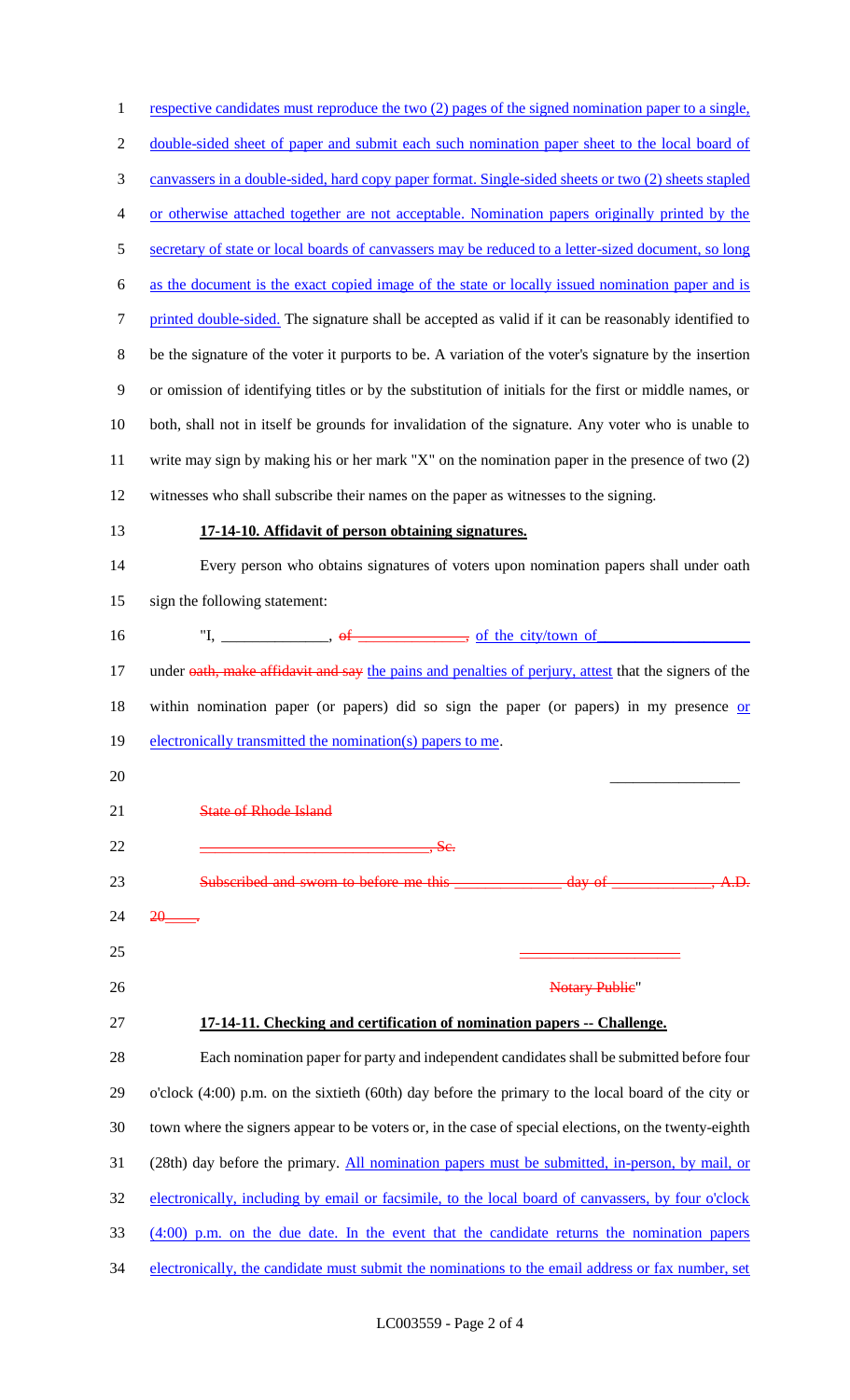1 forth on the local board of canvassers website. Nomination papers for independent presidential candidates and presidential candidates of political parties, other than those defined in § 17-1-2(9), shall be filed not later than sixty (60) days prior to the general election. Each local board shall immediately proceed to check signatures on each nomination paper filed with it against the voting list as last canvassed or published according to law. The local boards shall certify a sufficient number of names appearing on the nomination papers that are in conformity with the requirements of § 17-14-8 to qualify the candidate for a position on the ballot, and after considering any challenge under this section and, if necessary, certifying any additional valid names, shall immediately file nomination papers for statewide office, general assembly, and state and district committee candidates with the secretary of state; provided, that nomination papers for local candidates shall be retained by the local board. If any candidate or the chairperson of any party committee questions the validity or authenticity of any signature on the nomination paper, the local board shall immediately and summarily decide the question, and for this purpose, shall have the same powers as are conferred upon the board by the provisions of § 17-14-14. If any challenged signature is found to be invalid, for any reason in law, or forged, then the signature shall not be counted. SECTION 2. This act shall take effect upon passage.

======== LC003559 ========